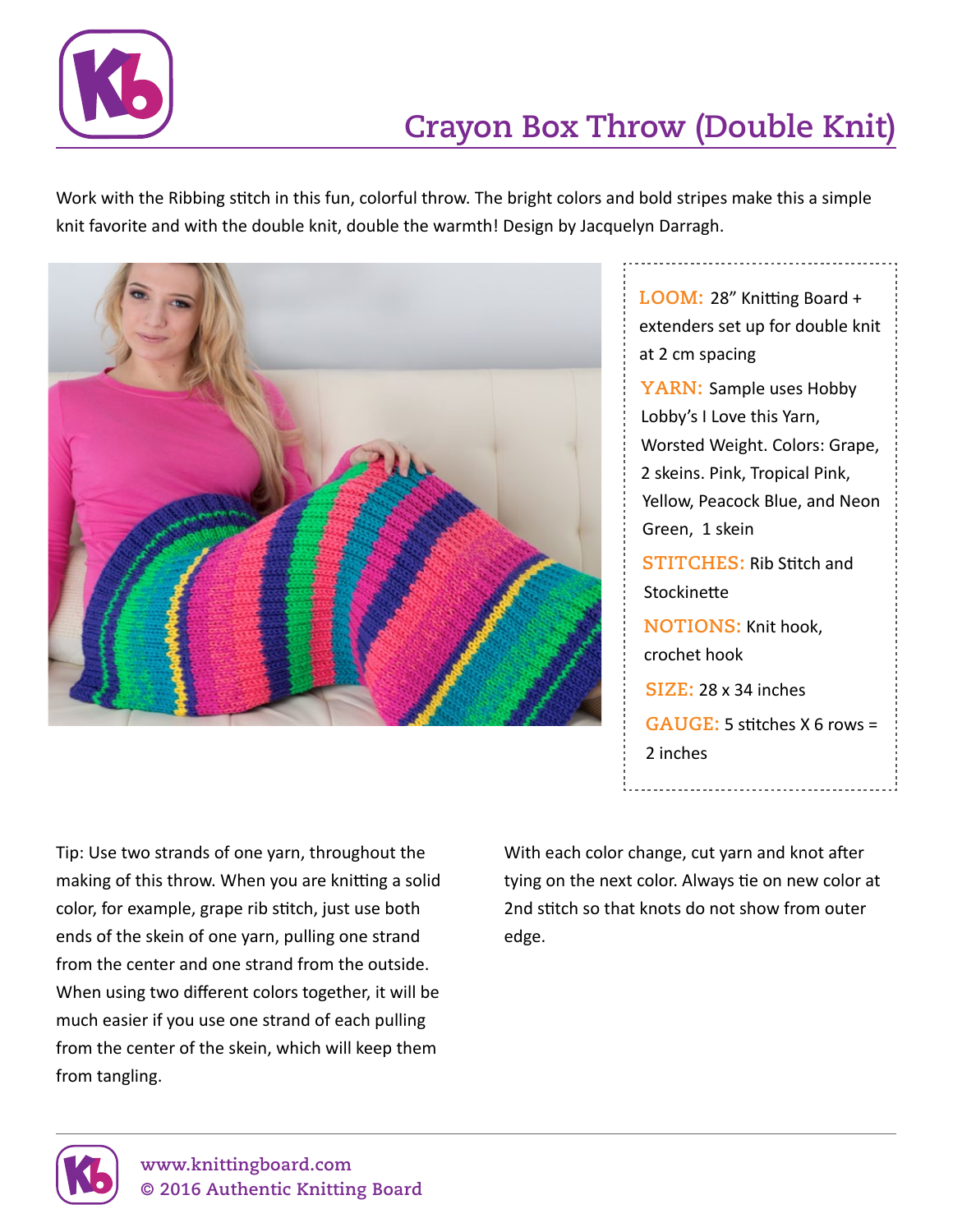

## **Instructions**

**Cast on:** 64 stitches in Stockinette stitch with Grape yarn. Lay contrasting anchor yarn.

Note: Complete throw is worked in Rib Stitch until you come to the bind off row.

**Rib Stitch:** After the cast on, start first row by wrapping the top 1st peg and bring down to the bottom 3rd peg. You are skipping peg 1 and 2 on lower board. Your yarn is at an angle. Now go back up to top board to 3rd peg and wrap. Take yarn down to lower 5th peg. Continue wrapping every other peg at this angle till you get to the end of your stitches. To return, take yarn around end of pegs to wrap the top last peg. Continue by wrapping all the empty pegs. You will see that you are going back with peg 1 to 3 again and working at the opposite angle. This is what creates the ribs. It is correct that the last pegs are wrapped consecutively. Hook over all pegs. Repeat for each row according to color design.

Work 5 rows Grape yarn. Tie on Lime yarn. Do not cut the Grape, but carry it in along with Lime yarn.

Work 1 row in Lime. Cut Lime and knot.

Work 3 rows Grape. Tie in Lime yarn. Cut grape and knot.

Work 3 rows in Lime. Cut the one strand of yarn coming from the outside of the skein and tie on one strand of the Blue yarn from the inside of the blue skein.

Treating the two yarns as one, work 5 rows of Blue and Lime in rib. Cut and tie off the Lime yarn. Tie on the other end of the Blue yarn so that you now have both strands of Blue. Work 5 rows in Blue. Cut the blue yarn and tie off. Tie on Yellow yarn.

Work 2 rows in Yellow. Cut and tie off the Yellow yarn. Tie on the Grape yarn.

Work 2 rows in Grape. Cut and tie off the Grape yarn. Tie on two strands of the Pink yarn.

Work 4 rows in Pink. Cut one strand of Pink yarn coming from the outside of the skein and tie on one strand of the yarn from the inside of the Tropical Pink skein.

Treating the two yarns as one, work 5 rows of Pink and Tropical Pink rib. Cut and tie off the Pink yarn. Tie on the other end of the Tropical Pink yarn so that you now have both strands of Tropical Pink.

Work 5 rows of Tropical Pink. Cut both strands of yarn and tie off. Tie on 2 strands of Grape yarn.

Work 5 rows of Grape. Cut and tie off yarn. Tie on 2